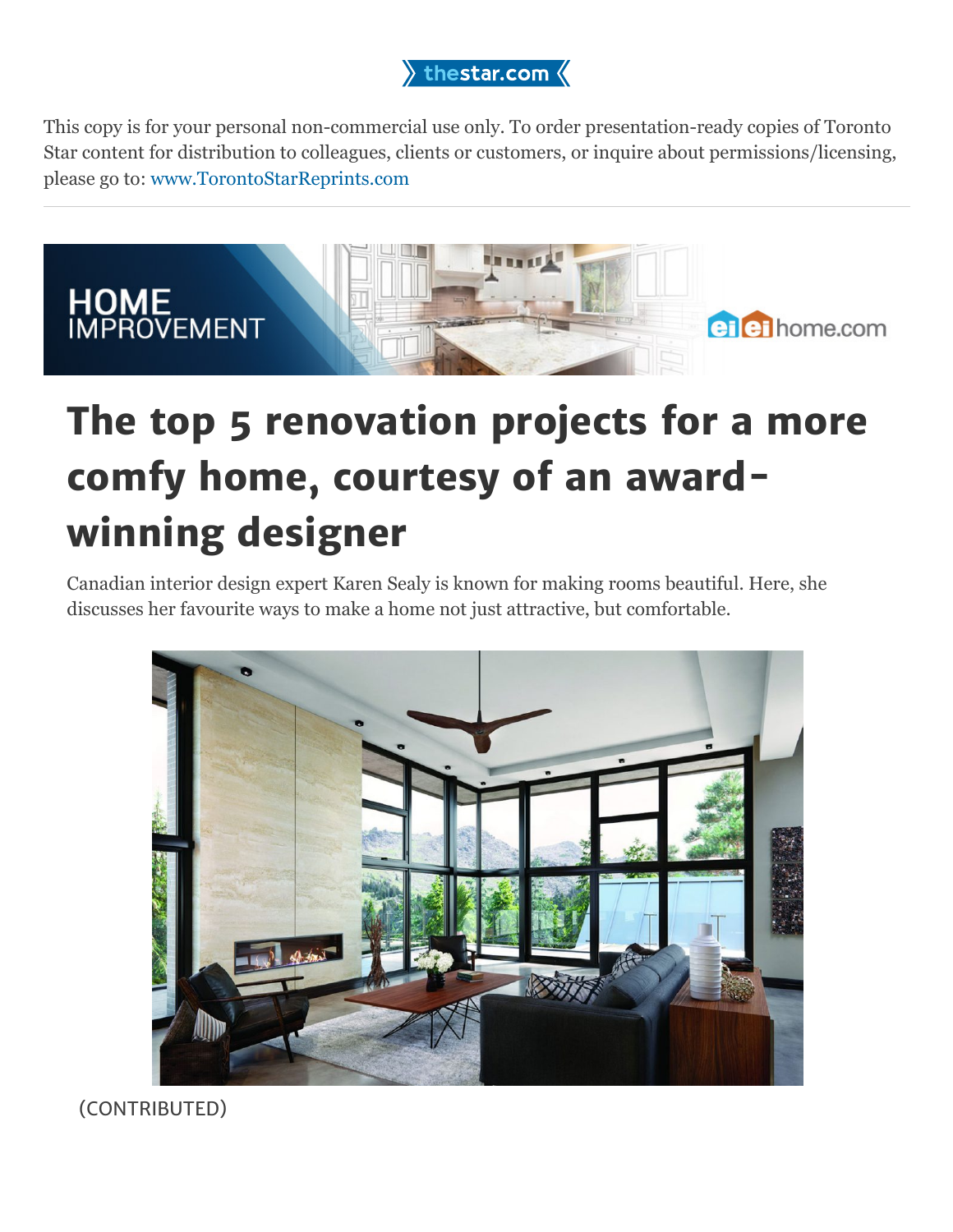## Wed., March 28, 2018

When it comes to home improvement, people often concentrate on the aesthetics; the inviting colour on the walls, the coziness of the furniture or decorative elements around the house.

But in planning a renovation project, what you need to consider first are the things you don't see that significantly contribute to the home's overall comfort. True comfort starts with what's behind the walls, floors and roof. And with winter slowly making its way out, it's time to plan for a new season of renovations.

It's exciting to pick out the finishes that add wow to your space, but from a practical perspective, you must start with the structure; think of it like baking the cake before you can decorate it. Almost anyone can design a nice space, but if it isn't functional it's a waste of time and money. This is a philosophy I not only preach, but follow.

To keep temperatures cool, floors warm and maximize natural light (when we hopefully get more of it), I've handpicked my top five favourite renovation products from my new home to inspire your next reno project.

## **1. Go behind the walls.**

Spray foam insulation like Icynene fills every nook and cranny between your walls. Unlike traditional fiberglass or cellulose insulation, Icynene spray foam insulate can safely go around wires and pipes and expands to 100 times its size for complete air sealing and thermal insulation year round. A spray foam insulated home not only keeps draft-free, but also keeps warm air inside during winter and retains cool air in summer. It also rejects bulk water to help prevent flooding (ideal for spring when floods are common post-winter melts). When installed, spray foam insulation improves indoor air quality, reducing the volume of allergens and pollutants. Another bonus for spring? It is not considered a food source for any pests, and the material makes it difficult for nesting. You can find a distributor in your area at [www.icynene.com.](http://www.icynene.com/)

#### **2. Choose new windows carefully.**

Windows are a big investment. Ensure you understand the construction of your window and research the warranties. [Marvin Windows,](http://www.marvincanada.com/) which are made to order, have a 20-year warranty on their clad windows and can be customized to fit your measurements and colour preferences. The best part? Marvin offers more than 150,000 energy-efficient options for their windows and doors.

## **3. Reach for the skylight.**

There is nothing like natural light filling the interior of your home – there are even studies that show positive health benefits of adding more daylight and fresh air to indoor space. With products such as the Solar Powered Venting Skylight by [Velux,](http://www.velux.ca/) you can illuminate your home with natural light and allow fresh air in to properly ventilate your home. The programmable skylight operates with a wireless remote control and comes with an integrated acoustic rain sensor, which will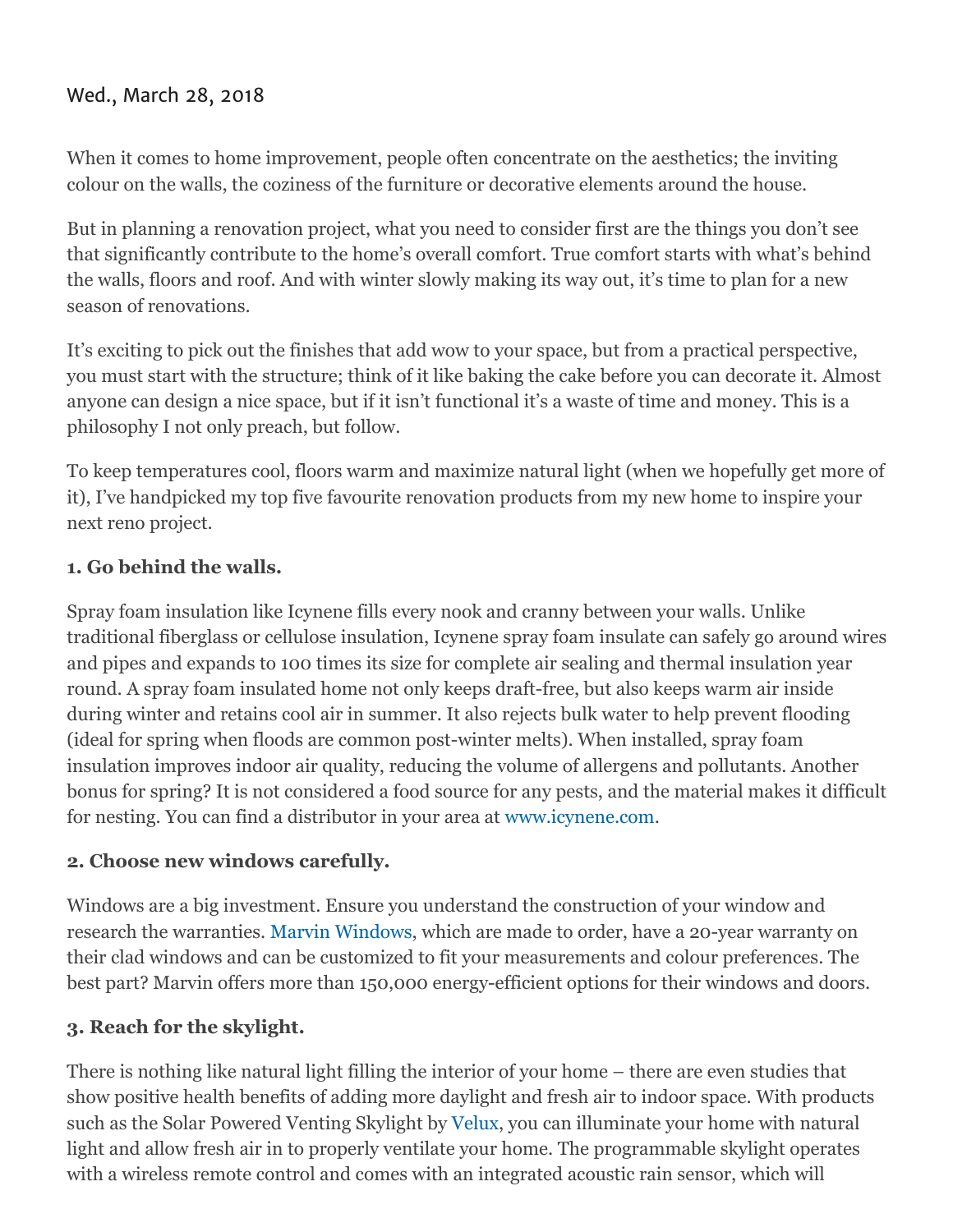automatically close the skylight should you forget, or if you are away from home when it starts to rain. There is no hardwiring required, so you can save on money by not having to hire an electrician. The air inside our homes can be two to five times more polluted than the air outside; a skylight, especially one that is energy efficient and solar-powered, can help circulate better air into your home.

# **4. Banish cold feet with warm floors.**

No basement feels comfortable with a cold, damp floor, no matter what you throw onto it – concrete continually releases moisture, which causes constant cold discomfort. [DRICORE](http://www.dricore.com/) Subfloor R+ is the solution. Designed specifically for the basement, DRICORE subfloors have a raised moisture barrier that covers the concrete to protect, insulate and cushion your finished floors. They have air gap technology to keep the floors dry and cosy all year round. The product can be purchased at your local Home Depot; it's quick and easy to install (a 500 sq. ft. installation can be done in an afternoon) and you can add your preferred finished floor – think engineered hardwood, laminate, carpet or ceramic tile. The best part is that it's proven to raise the temperature of finished flooring by up to 5.6 C.

Once the subfloor is in, a [Nuheat](http://www.nuheat.com/) mat can be secured to it. Nuheat radiant electric floor heating comes with innovative and energy-efficient heating technology and thermostats. The heat is delivered right to your feet, and since all surfaces in the room are also being heated, there are absolutely no cold objects to draw heat from you and make you feel cold. The product is easy to install and can be monitored using a Wi-Fi thermostat. It's also great if you have allergies or simply want to breathe cleaner air inside your home, as heated floors do not blow dust and allergens around and improve humidity levels.

# **5. Add style and comfort with an area rug.**

Consider this product the function-and-fashion piece for your home. [Karastan'](http://www.mohawkhome.com/)s SmartStrand Silk line comes in an array of colours and designs, but it's the construction of these carpets that make it truly special. There are over 700 fibres that compose one single strand of yarn, making it feel like the name suggests: silk. The best part? These individually packed fibers make for a durable, soft-totouch rugs with built-in stain protection. They are also pet-proof, so if your four-legged friend has an accident, all you need is a little water and light detergent.

To see how my home renovation project is coming along, visit the [#PickeringProject on my site](http://www.justgoodstuff.ca/pickering-project-welcome/).

**ei** ei home

LOOKING FOR: E.G. Electricians, Plumber .. WHERE: E.G. City, Area Search

Copyright owned or licensed by Toronto Star Newspapers Limited. All rights reserved. Republication or distribution of this content is expressly prohibited without the prior written consent of Toronto Star